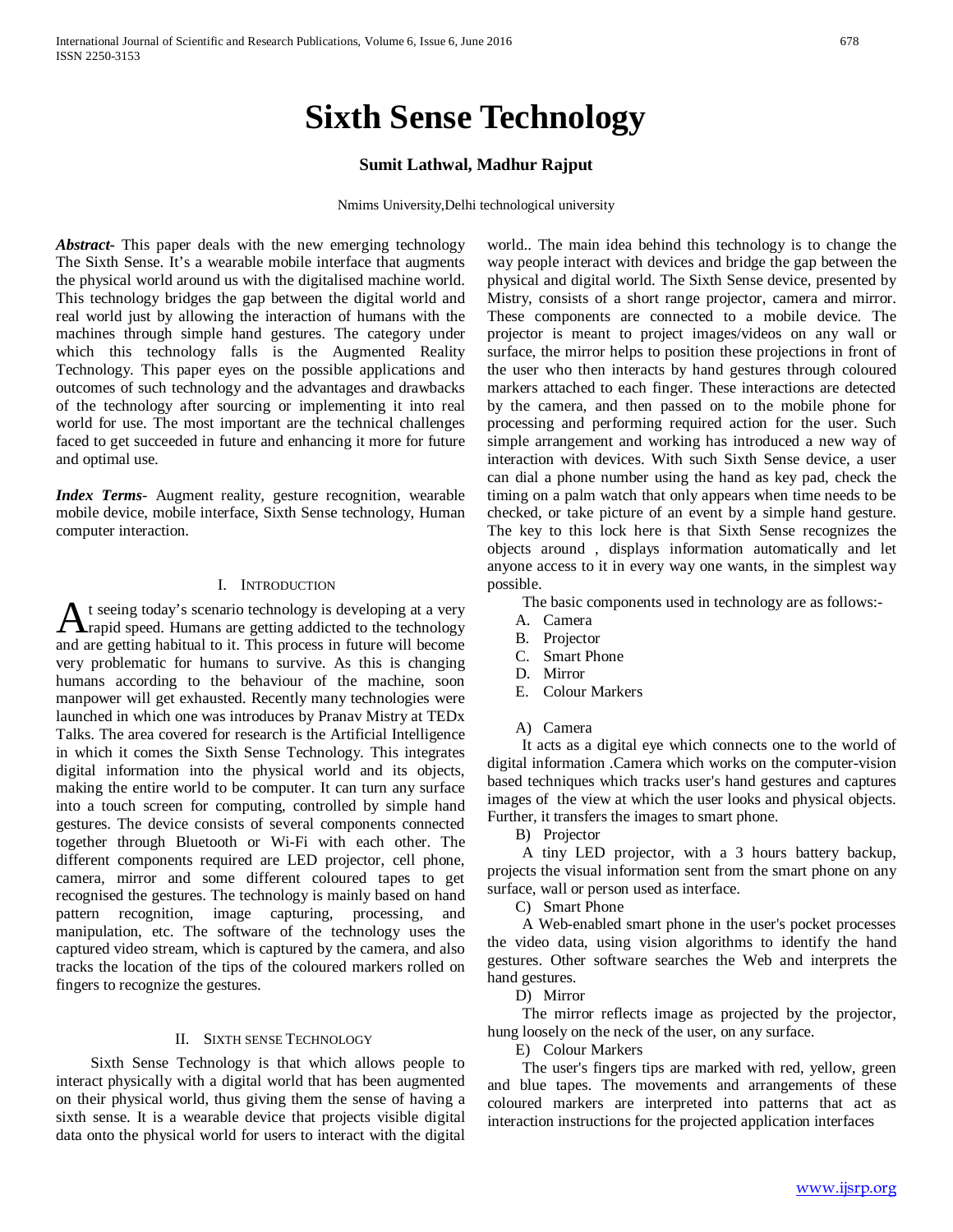## III. FUNCTIONING

 The hardware that makes Sixth Sense work contains a camera, a mirror and a projector and is connected to a Bluetooth of the smart phone that can slip comfortably into one's pocket. The camera recognizes individuals, images, gestures one makes with their hands. Information is sent to the Smartphone for processing. The downward-facing projector projects the image on to the mirror. Mirror reflects image on to the desired surface.



**Fig. 1 Components of the Pendant**

## IV. APPLICATIONS OF THE SIXTH SENSE **TECHNOLOGY**

 A) The map application lets the user study a map displayed on a nearby surface using hand gestures like zoom in zoom out etc.

 B) The drawing application lets the user draw on any platform by tracking the fingertip movements of the user's index finger.

 C) The camera helps user to take pictures of the scene he sees and later he can arrange them on any surface.

 D) Enabling clock, inbox browsing, calendar, searching gallery, seeing contact list etc.

 E) The device can tell arrival, departure or delay time of air plane on tickets.

## V. CHALLENGES BEFORE SIXTH SENSE **TECHNOLOGY**

 A) Hardware Limitations – The prototypes in the labs have not been assembled into a compact device, which can be used by user on daily basis, much due to hardware challenges.

 B) Software Limitations - dependency on Microsoft code libraries; image processing challenges and accurate positioning and timing difficulties along with synchronization are the main obstacles before implementation.

 C) Implementation Limitations – Conversion into a final product from ideas is still a challenge as no live demos are given, only recorded videos of the application are available.

 D) Security and Privacy Issues: Hacking information from Facebook, taking pictures in public; a person could even obtain information about a total stranger in public due to the face recognition algorithm of the device are some problems to be concerned about.

 E) Health and Safety Concerns: Brightness of projector on user's eyes; safety concerns with regards to wearing the device while driving are the major areas of concern.

 F) Away from Reality – Over-reliance on the technology may grag the users away from the real world where no physical surface touch is available to feel.

 G) Educational Aspects – Challenges exist in conducting virtual classes, the extent to which should be implemented and parents acceptance, which might take time.

#### VI. WINDOW FOR OPPURTUNITIES IN SIXTH SENSE **TECHNOLOGY**

 Since its introduction, this technology has created ripples among the public, grabbing media attention and receiving great expectations from the people. Following are the areas for its brighter opportunities laying ahead -

A) A new technology with lots of potential:- With the ability to bridge the gap between the real and virtual world it is a step towards developing new methods of human-computer interaction.

 B) Accessability:- Sixth sense technology enables the user easy access and communication with the device using only the hand gestures.

 C) Time Saving:- Tasks like taking pictures, can be done faster and on-the-spot without the need to take out any device outside the pocket and within a fraction of seconds the world is in your hands with the information one needs.

 D) Financial Benefits:- The devices with sixth sense technology can be made light weight and small shape, that includes all features like Bluetooth, GPS, camera, Wi-Fi, microphone, speakers and touch pad, which will open doors for this invention in the market; from the production side, can be produced using cheap hardware components.

 E) Many Features:- supports multi-touch and multi-user interaction; can be designed to recognise commands by speech or just a head tilt, and responds accordingly. The device can be designed to work on several platforms (like Google Glasses) like iPhone and Android and be used even in the dark due o projector or laser light.

 F) Applicability:- Wide range of daily life applications from medical, manufacturing, visualization, pathplanning, entertainment and military to educational field where old traditional education system shifts to a fun and interactive one.

#### VII. CONCLUSIONS

 Sixth Sense technology identifies the objects around us, displaying information automatically and letting us to access it in any way we need .The Sixth Sense device implements several applications that demonstrate the usefulness, flexibility and viability of the system. Allowing humans to interact with this information through natural hand gestures. The potential of becoming the lattermost "transparent" user interface for accessing information about everything around us. Currently the prototype of the device line around \$350 to build. It could change the way we interact with the real world and truly give everyone complete alertness and awareness of the environment around us. The Sixth Sense prototype implements several applications that expose the usefulness, viability and flexibility of the system. It will definitely revolutionize the world.